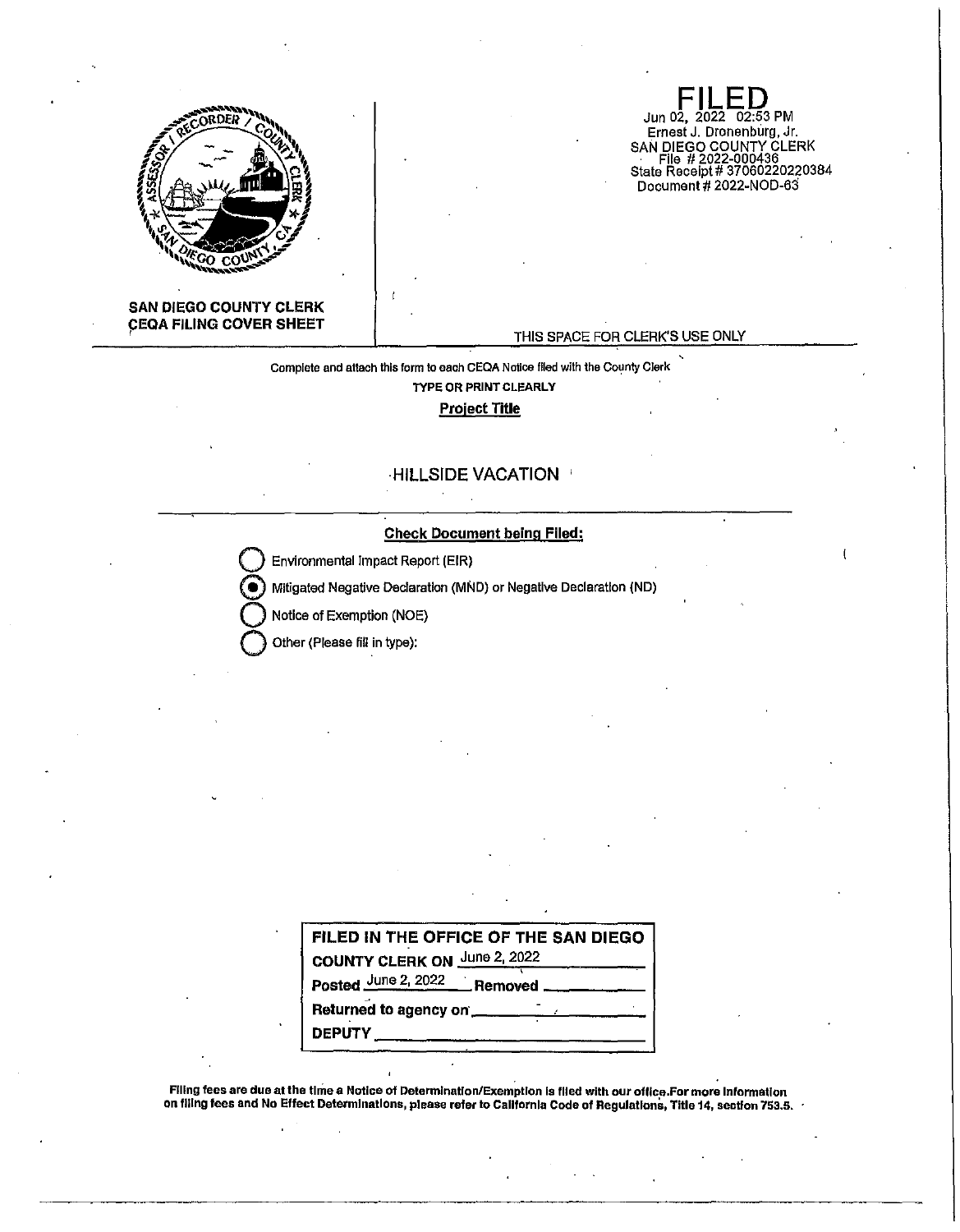| $\mathbf{r}$ . $\mathbf{r}$ |              |                                 | <b>NOTICE OF DETERMINATION</b>                             |                                        |
|-----------------------------|--------------|---------------------------------|------------------------------------------------------------|----------------------------------------|
|                             |              |                                 | (Consistency Determination Pursuant to CEQA Section 15162) |                                        |
|                             | (Choose one) |                                 |                                                            |                                        |
| То:                         |              | Recorder/County Clerk           | From:                                                      | City of San Diego                      |
|                             |              | P.O. Box 1750, MS A33           |                                                            | <b>Development Services Department</b> |
|                             |              | 1600 Pacific Hwy, Room 260      |                                                            | 1222 First Avenue, MS 501              |
|                             |              | San Diego, CA 92101-2422        |                                                            | San Diego, CA 92101                    |
|                             |              | Office of Planning and Research |                                                            |                                        |
|                             |              | 1400 Tenth Street, Room 121     |                                                            |                                        |
|                             |              | Sacramento, CA 95814            |                                                            |                                        |
|                             |              | Project Number: 692374          | <b>State Clearinghouse Number: N/A</b>                     |                                        |

**Project Title:** Hillside Vacation

Project location: 7687 Hillside Drive, La Jolla, CA 92037

**Project description:** The project proposes a Coastal Development Permit and Public Service Easement Vacation to vacate 6-foot-wide utility easements on lots, 58, 59 and 60 of Map 1479 at 7687 Hillside Drive. The 0.63-acre site is in the LJSPD-SF Zone and the Coastal (Non-Appealable) Overlay Zone within the La Jolla Community Plan and Council District 1.

The project site has been analyzed within Mitigated Negative Declaration No. 571249 adopted by the Hearing Officer on April 17, 2019.

The previous project was located at 7687 Hillside Drive. The 0.368-acre Parcel A site and proposed for the remodel of the existing two-story, 3, 126-square-foot dwelling unit and expansion into a two-story over basement, 6,157-square-foot dwelling unit. The basement floor would include crawl space, mechanicals, wine cellar, and walk out servants' quarters with full bathroom. The second floor would include kitchen, family room, living room, dining room, laundry room, study, powder room, attached three-car garage, and rear deck. The third floor would Include four bedrooms, four-bathroom, and roof deck over the garage with spa. The exterior will include landscape, hardscape, retaining walls and biological filtration storm water Improvements.

The 0.265-acre Parcel B proposed demolition of the hardscape and accessory structures and development of a new, twostory over basement, 7,565-square-foot dwelling unit containing hardscape, retaining walls, staircase, deck and storage accessory improvements. The basement floor would include crawl space, storage, mechanicals, recreation room, bedroom with exterior access and two-bathrooms. The second floor would include kitchen, family room, living room, dining room, laundry room, study, powder room, attached three-car garage, and rear deck. The third floor would include four bedrooms, and five-bathroom. The exterior will include landscape, hardscape, retaining walls and biological filtration storm water Improvements.

Pursuant to Public Resources Code Section 21166 and CEQA guidelines 15162, the City has determined that: (1) there is substantial evidence that none of the conditions requiring preparation of a subsequent Mitigated Negative Declaration exist, and (2) the City will rely on the previous environmental document, which adequately addresses this project.

The proposed project  $\Box$  would, or  $\boxtimes$  would not introduce additional impacts or increase the severity of impacts beyond those already analyzed in Mitigated Negative Declaration No. 571249.

**Project applicant:** Alejandro Doring, Side LLC, 2750 Costebelle Drive, La Jolla, CA 92037, 858-349-3355

This is to advise that the Development Services Staff of the City of San Diego on May 3, 2022 approved the above described project and made the following determinations: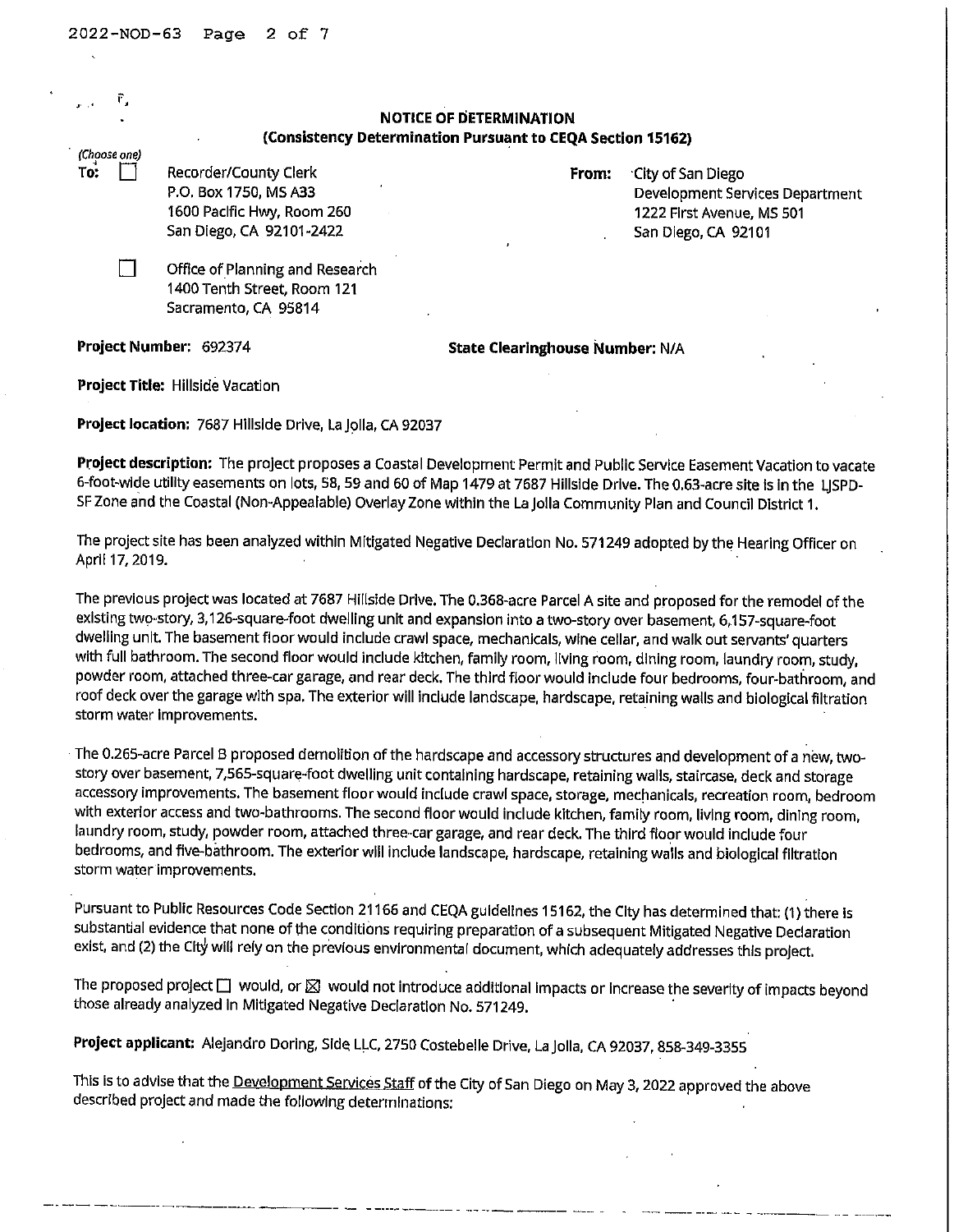- (1). No Substantial changes are proposed in the project which will require major revisions of the previous Mitigated Negative Declaration No. 571249 due to the involvement of new significant environmental effects or a substantial increase In the severity of previously Identified significant effects; and,
- (2) No Substantial changes occur with respect to the circumstances under which the project Is undertaken which will require major revisions of the previous Mitigated Negative Declaration due to the Involvement of new significant environmental effects or a substantial increase in the severity of previously identified significant effects; or,
- (3) New information of substantial importance, which was not known and could not have been known with the exercise of reasonable diligence at the time the previous Mitigated Negative Declaration was adopted, shows any of the following:
	- a. The project will have one or more significant effects not discussed in the Mitigated Negative Declaration;
	- b. Significant effects previously examined will be substantially more severe than shown in the Mitigated Negative Declaration;
	- c. Mitigation measures or alternatives previously found not to be feasible would in fact be feasible, and would substantially reduce one or more significant effects of the project, but the project proponents decline to adopt the mitigation measure or alternative; or,
	- d. Mitigation measures or alternatives which are considerably different from those analyzed in the Mitigated Negative Declaration would substantially reduce one or more significant effects on the environment, but the project proponents decline to adopt the mitigation measure or alternative.

It is hereby certified that the final environmental report, including comments and responses, Is available to the public at the office of the Development Services Department, 1222 First Avenue, San Diego, CA 92101.

| لتعليمي<br>Signature                     |
|------------------------------------------|
| <b>Associate Planner</b><br><b>Title</b> |
|                                          |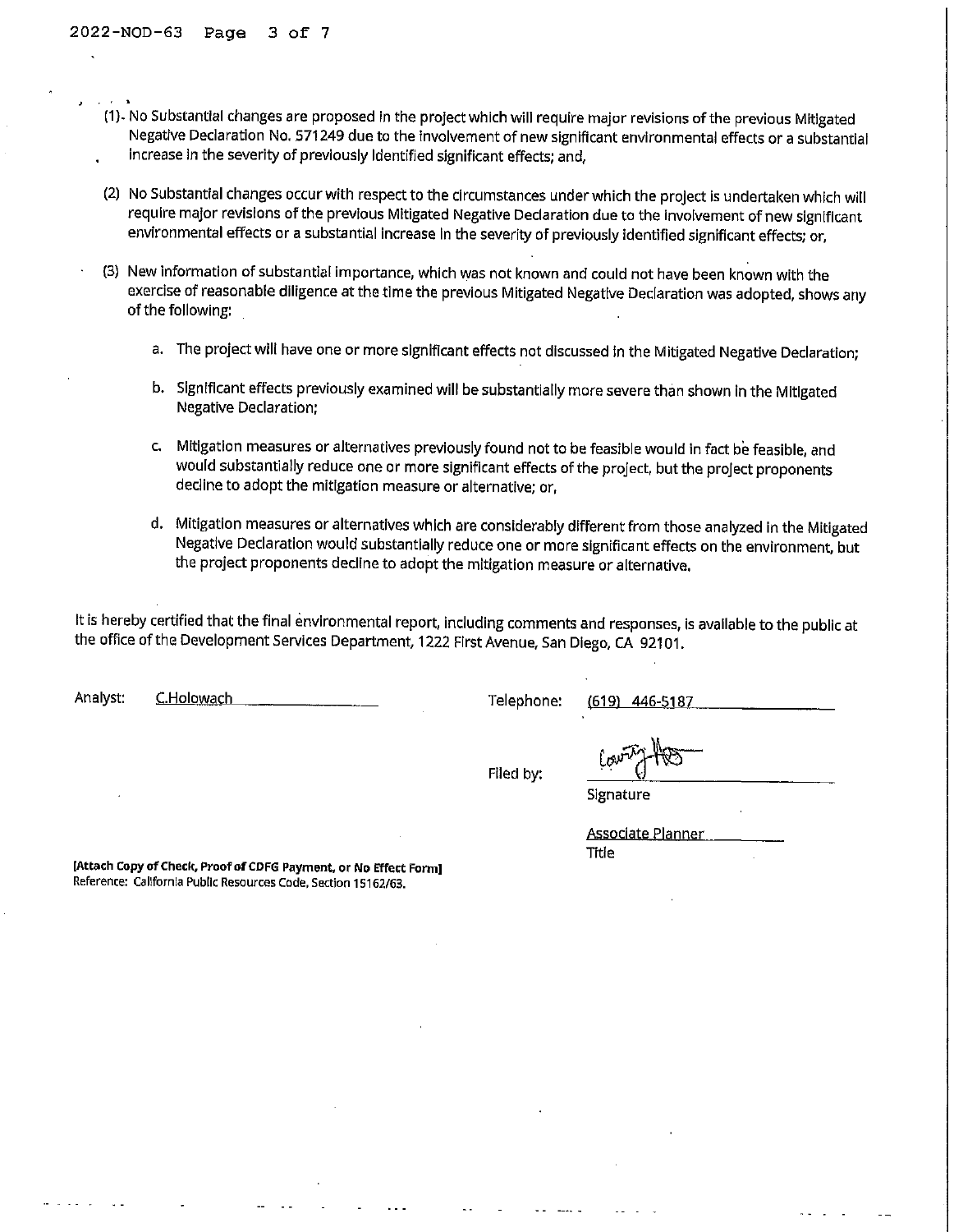$\ddot{\phantom{a}}$ 

|     | Ģ.                                                                                                                                                                                                                                                                                                                                                                                                                                                                                                   |
|-----|------------------------------------------------------------------------------------------------------------------------------------------------------------------------------------------------------------------------------------------------------------------------------------------------------------------------------------------------------------------------------------------------------------------------------------------------------------------------------------------------------|
|     | NOTICE OF DETERMINATION                                                                                                                                                                                                                                                                                                                                                                                                                                                                              |
| TO: | X Recorder/County Clerk<br>FROM:<br>City of San Diego<br>P.O. BOX 1750, MS A33<br>Development Services Department<br>1600 Pacific Hwy, Room 260<br>1222 First Avenue, MS 501<br>San Diego, CA 92101-2422<br>San Diego, CA 92101                                                                                                                                                                                                                                                                      |
|     | Office of Planning and Research<br>1400 Tenth Street, Room 121<br>Sacramento, CA 95814                                                                                                                                                                                                                                                                                                                                                                                                               |
|     | PROJECT NUMBER: 571249/I.O. No. 24007453<br>STATE CLEARINGHOUSE NUMBER: N/A                                                                                                                                                                                                                                                                                                                                                                                                                          |
|     | PROJECT TITLE: SIDE LLC SDP & CDP<br>$1-90055$                                                                                                                                                                                                                                                                                                                                                                                                                                                       |
|     | Project Location: The site is located 7687 Hillside Drive within the La Jolla Community Planning Area and City Council<br>District 1.                                                                                                                                                                                                                                                                                                                                                                |
|     | Project description: A Site Development Permit (SDP) and Coastal Development Permit (CDP) for a 3,868 square-foot<br>addition and interior remodel to an existing 3.126 square-foot single dwelling residence and to construct a new 6.880<br>square-foot single dwelling residence with an 815 square-foot three car garage. The 0.368 and 0.265-acre attached sites<br>are located within the Coastal Overlay Zone (Non-Appealable). In the LISPD-SF zone of the La Jolla Shores Planned District. |
|     | Project APPLicANT, Side, LLC, 2750 Costebelle Dr., La Jolla, CA 92037. Contact: Alejandro Doring, 858-849-3355                                                                                                                                                                                                                                                                                                                                                                                       |
|     | This is to advise that, on April 17th, 2019 the City of San Diego Hearing Officer approved the above described project and<br>made the following determinations:                                                                                                                                                                                                                                                                                                                                     |
| į,  | The project in its approved form ___ will. X_will not, have a significant effect on the environment.                                                                                                                                                                                                                                                                                                                                                                                                 |
| 2.  | An Environmental impact Report was prepared for this project and certified pursuant to the provisions of<br>ÇEQA.                                                                                                                                                                                                                                                                                                                                                                                    |
|     | . X A Mitigated Negative Declaration was prepared for this project pursuant to the provisions of CEQA.                                                                                                                                                                                                                                                                                                                                                                                               |
|     | An Addendum to Negative Declaration / Mitigated Negative Declaration / Environmental impact Report No.<br>was prepared for this project pursuant to the provisions of CEQA.<br>Record of project approval may be examined at the address above.                                                                                                                                                                                                                                                      |
| 3.  | Mitigation measures X were were not made a condition of the approval of the project, and a mitigation,<br>monitoring and reporting program K was, was not, adopted for the project.                                                                                                                                                                                                                                                                                                                  |
| 4.  | (EIR only) Findings ___ Were, __ were not, made pursuant to CEQA Guidelines Section 15091.                                                                                                                                                                                                                                                                                                                                                                                                           |
| 5.  | (EIR only) A Statement of Overriding Considerations ___ was ___ was not, adopted for this project.                                                                                                                                                                                                                                                                                                                                                                                                   |

It is hereby certified that the final environmental report, including comments and responses, is available to the general<br>public at the office of the Development Services Department, 1222 First Avenue, San Diego, CA 92101.

 $\mathbf{r}$ 

Analyst: Mark Brunette

 $\sim 10$ 

 $\frac{1}{2}$ 

Telephone:<br>Filed by:

..

(619) 446-5379

Mark Brunette, Senior Planner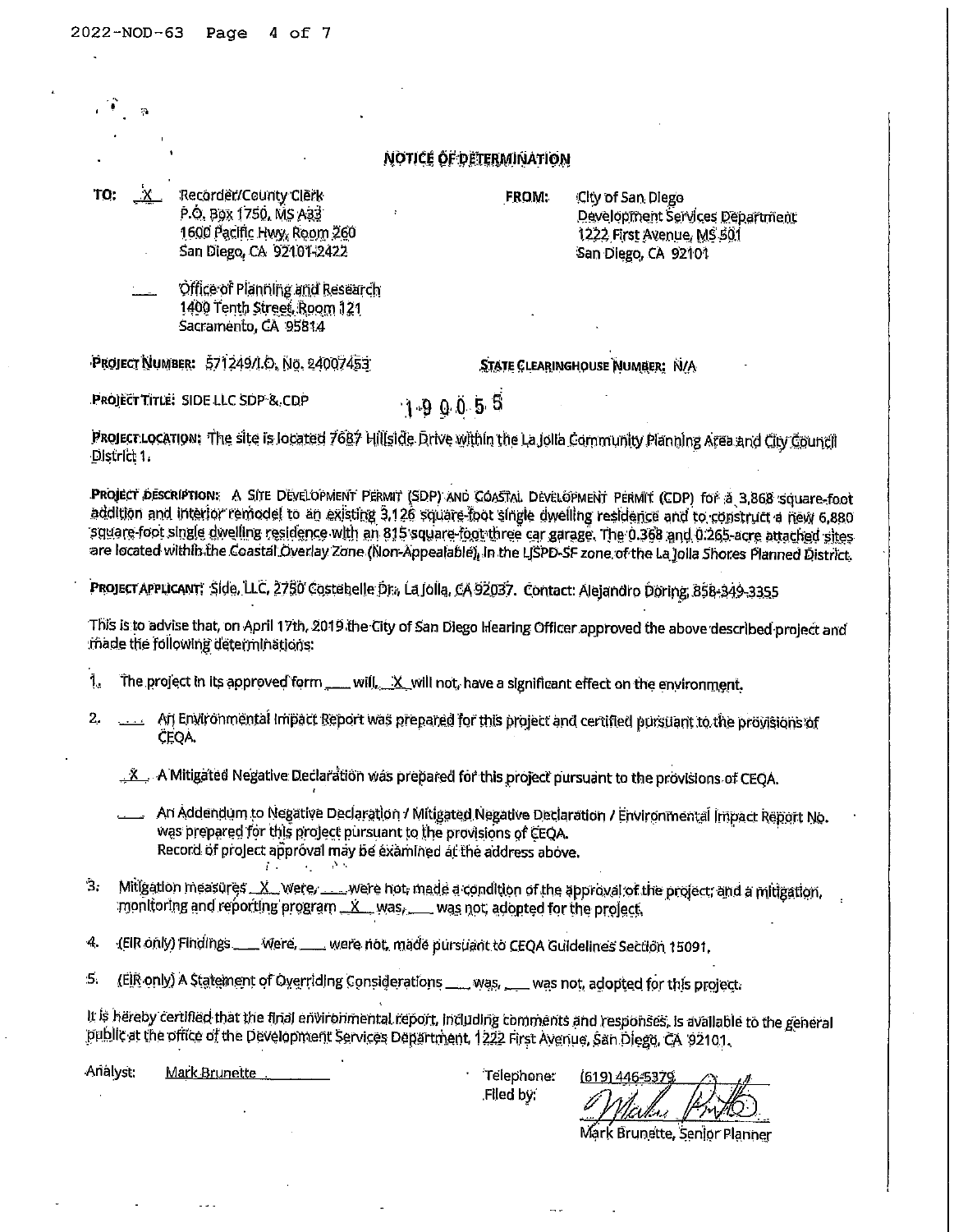$\overline{a}$ 

MAY 01, 2019  $BY_{\text{max}}$ DEPUTY FILED IN THE OFFICE OF THE COUNTY CLERK<br>San Diego County of **MAY 0** 1: 2019:

| ani wiada azidi da an<br>Postad MAY 0.1 2019 Removed MAY 2.9 2019 |  |
|-------------------------------------------------------------------|--|
| teturned to agency on                                             |  |
| <b>Deputy</b>                                                     |  |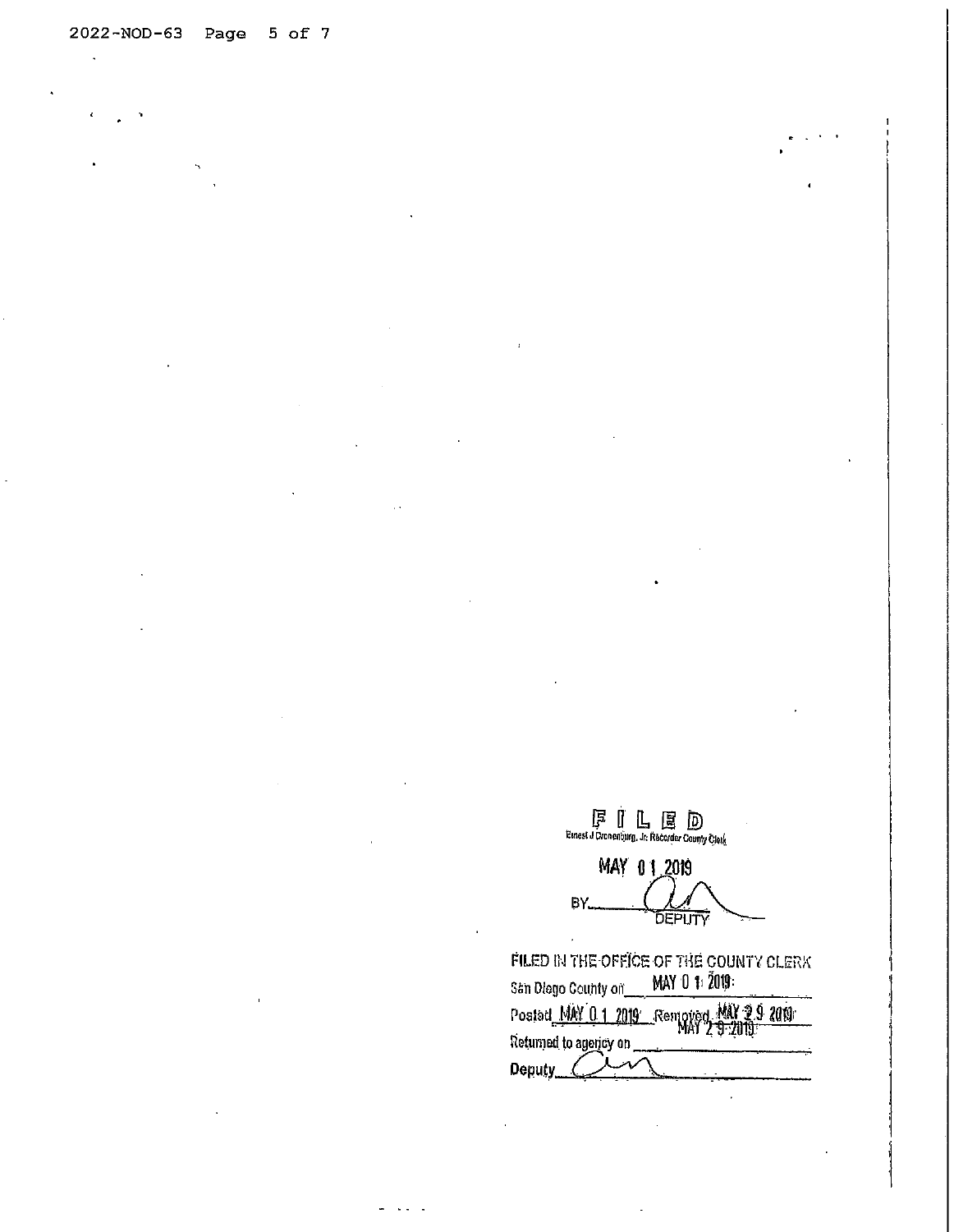$\ddot{\phantom{a}}$ 

|                                                                                                                                                                                                          |                                           | San Diego County      |                        |                    |  |
|----------------------------------------------------------------------------------------------------------------------------------------------------------------------------------------------------------|-------------------------------------------|-----------------------|------------------------|--------------------|--|
|                                                                                                                                                                                                          | Transaction #:<br>Receipt #:              | 3736729<br>2019189295 |                        |                    |  |
| Ernest J. Dronenburg, Jr.<br>Assessor/Recorder/County Clerk<br>1600 Pacific Highway Suite 260<br>P.O. Box 121750, San Diego, CA 92112-1750<br>Tel. (619) 237-0502  Fax (619) 557-4155<br>www.sdarcc.com. | <b>Cashler Date:</b><br>Cashler Location: | 05/01/2019<br>SD      | <b>Print Date:</b>     | 05/01/2019 3:23 pm |  |
|                                                                                                                                                                                                          |                                           |                       | <b>Payment Summary</b> |                    |  |
|                                                                                                                                                                                                          |                                           |                       | <b>Total FBBS</b>      | \$2,404.75         |  |
|                                                                                                                                                                                                          |                                           |                       | <b>Total Payments:</b> | \$2,404.75         |  |
|                                                                                                                                                                                                          |                                           |                       | Balance:               | \$0.00             |  |
|                                                                                                                                                                                                          |                                           |                       |                        |                    |  |
|                                                                                                                                                                                                          |                                           |                       |                        |                    |  |
| Payment                                                                                                                                                                                                  |                                           |                       |                        |                    |  |
| <b>CHECK PAYMENT</b>                                                                                                                                                                                     |                                           |                       |                        | \$2,404.75         |  |
| <b>Total Payments</b>                                                                                                                                                                                    |                                           |                       |                        | \$2,404.75         |  |
| Miscellaneous Item                                                                                                                                                                                       |                                           |                       |                        |                    |  |
| <b>FISH &amp; WILDLIFE FEES</b>                                                                                                                                                                          |                                           |                       |                        |                    |  |
| Fees:<br>Fish & Wildlife County Administrative Fee                                                                                                                                                       |                                           |                       |                        | \$50,00            |  |
| Fees:<br>Fish & Wildlife Mitigated/Negative Declaration                                                                                                                                                  |                                           |                       |                        | \$2,354.75         |  |
| <b>Total Fees Due:</b>                                                                                                                                                                                   |                                           |                       |                        | \$2,404.75         |  |
|                                                                                                                                                                                                          |                                           |                       |                        |                    |  |
| Grand Total - All Documents:                                                                                                                                                                             |                                           |                       |                        | \$2,404.75         |  |

 $\ddot{\phantom{a}}$ 

Page 1 of 1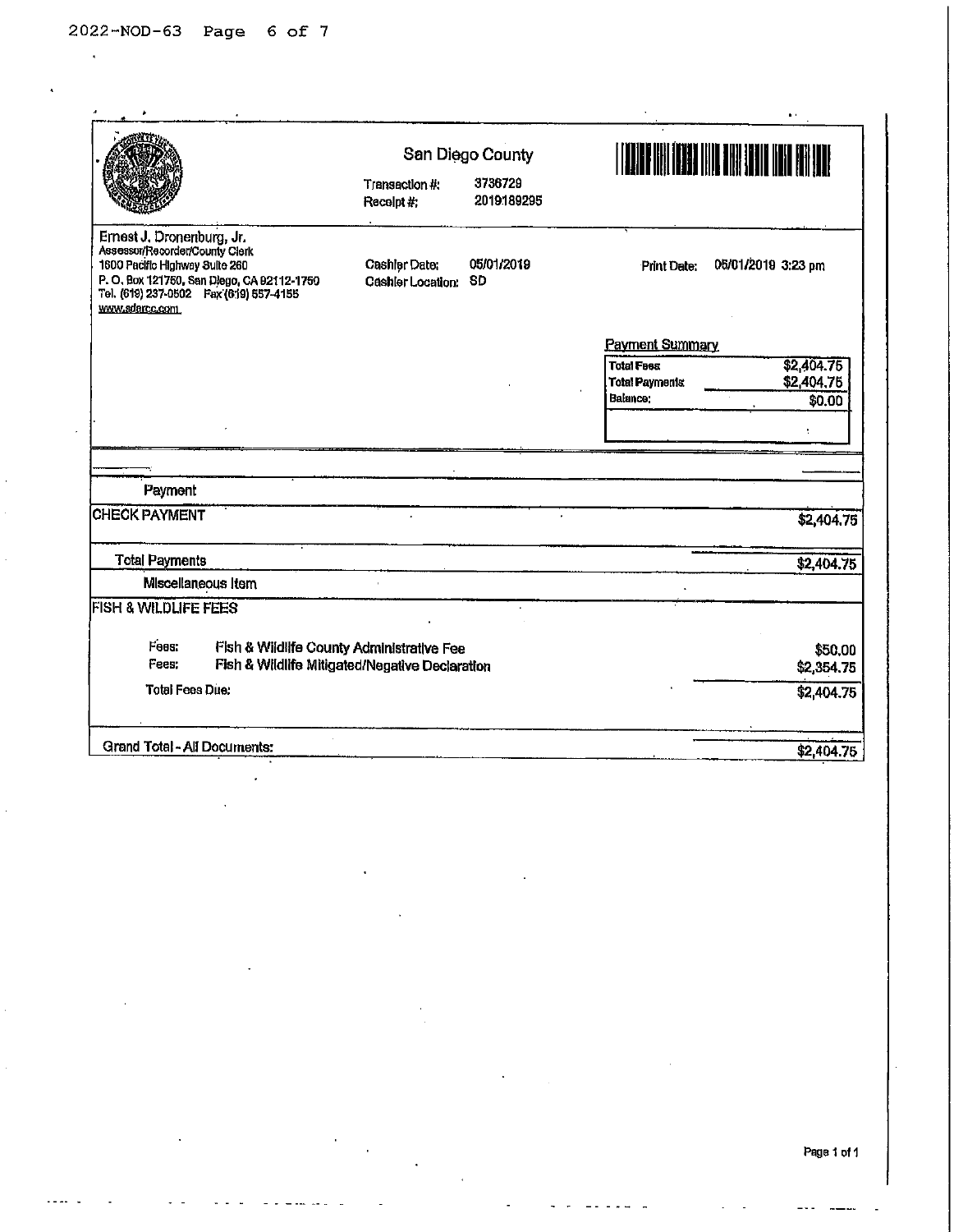$\frac{\mathbf{x}}{\mathbf{y}}$ 

 $\bar{r}$ 

 $\hat{\mathcal{L}}$ 

|                                                                                                                                                              |                                         | 37-2019-0309            | STATE CLEARINGHOUSE NUMBER (If applicable) |  |
|--------------------------------------------------------------------------------------------------------------------------------------------------------------|-----------------------------------------|-------------------------|--------------------------------------------|--|
| SEE INSTRUCTIONS ON REVERSE. TYPE OR PRINT CLEARLY,                                                                                                          |                                         |                         |                                            |  |
| <b>LEAD AGENCY</b>                                                                                                                                           | LEAD AGENCY EMAIL                       |                         | <b>DATE</b>                                |  |
| CITY OF SAN DIEGO                                                                                                                                            |                                         |                         | 5/1/2019                                   |  |
| COUNTY/STATE AGENCY OF FILING                                                                                                                                |                                         |                         | <b>DOCUMENT NUMBER</b>                     |  |
| San Diego County                                                                                                                                             |                                         |                         | 2019 - 0055                                |  |
| <b>PROJECT TITLE</b>                                                                                                                                         |                                         |                         |                                            |  |
| SIDE LLC SDP & CDP                                                                                                                                           |                                         |                         |                                            |  |
| PROJECT APPLICANT NAME<br>SIDE LLC                                                                                                                           | <b>PROJECT APPLICANT EMAIL</b>          |                         | <b>PHONE NUMBER</b>                        |  |
| PROJECT APPLICANT ADDRESS                                                                                                                                    | چنگ<br>$\overline{C\vert \Gamma Y}$     | <b>STATE</b>            | 858-349-3355<br>ZIP CODE                   |  |
| 2750 COSTEBELLE DR.                                                                                                                                          | <b>LAJOLLA</b>                          | ĈÁ                      | 92037                                      |  |
| PROJECT APPLICANT (Check appropriate box)                                                                                                                    |                                         |                         |                                            |  |
| 3 Local Public Agency<br>School District                                                                                                                     | Other Special District                  | State Agency            | <b>X</b> Private Entity                    |  |
| [ Fee previously paid (attach previously issued cash receipt copy)<br>[7] Water Right Application or Petition Fee (State Water Resources Control Board only) |                                         | \$850.00<br>Ŧ           |                                            |  |
| [Z] County documentary handling fee                                                                                                                          |                                         | Ś,                      | \$50.00                                    |  |
| 口 Other                                                                                                                                                      |                                         | S                       |                                            |  |
| <b>PAYMENT METHOD:</b><br>口 Other 1082<br>口 Credit<br>$\square$ Cash<br>D Check                                                                              |                                         | TOTAL RECEIVED.<br>- 36 | \$2,404.75                                 |  |
| <b>SIGNATURE</b>                                                                                                                                             | AGENCY OF FILING PRINTED NAME AND TITLE |                         |                                            |  |
|                                                                                                                                                              | San Diego County                        | A NUNO                  | , Deputy                                   |  |
|                                                                                                                                                              |                                         |                         |                                            |  |
|                                                                                                                                                              |                                         |                         |                                            |  |
|                                                                                                                                                              |                                         |                         |                                            |  |
|                                                                                                                                                              |                                         |                         |                                            |  |
|                                                                                                                                                              |                                         |                         |                                            |  |
|                                                                                                                                                              |                                         |                         |                                            |  |
|                                                                                                                                                              |                                         |                         |                                            |  |

 $\omega$  . The set  $\omega$ 

 $\sim$  -----  $\sim$ 

 $\omega_{\rm{max}}$ 

 $\sim$ 

 $\ddot{ }$ 

 $\frac{1}{2} \left( \frac{1}{2} \ln \frac{1}{2} \right) = \frac{1}{2} \ln \frac{1}{2}$ 

 $\sim 10^6$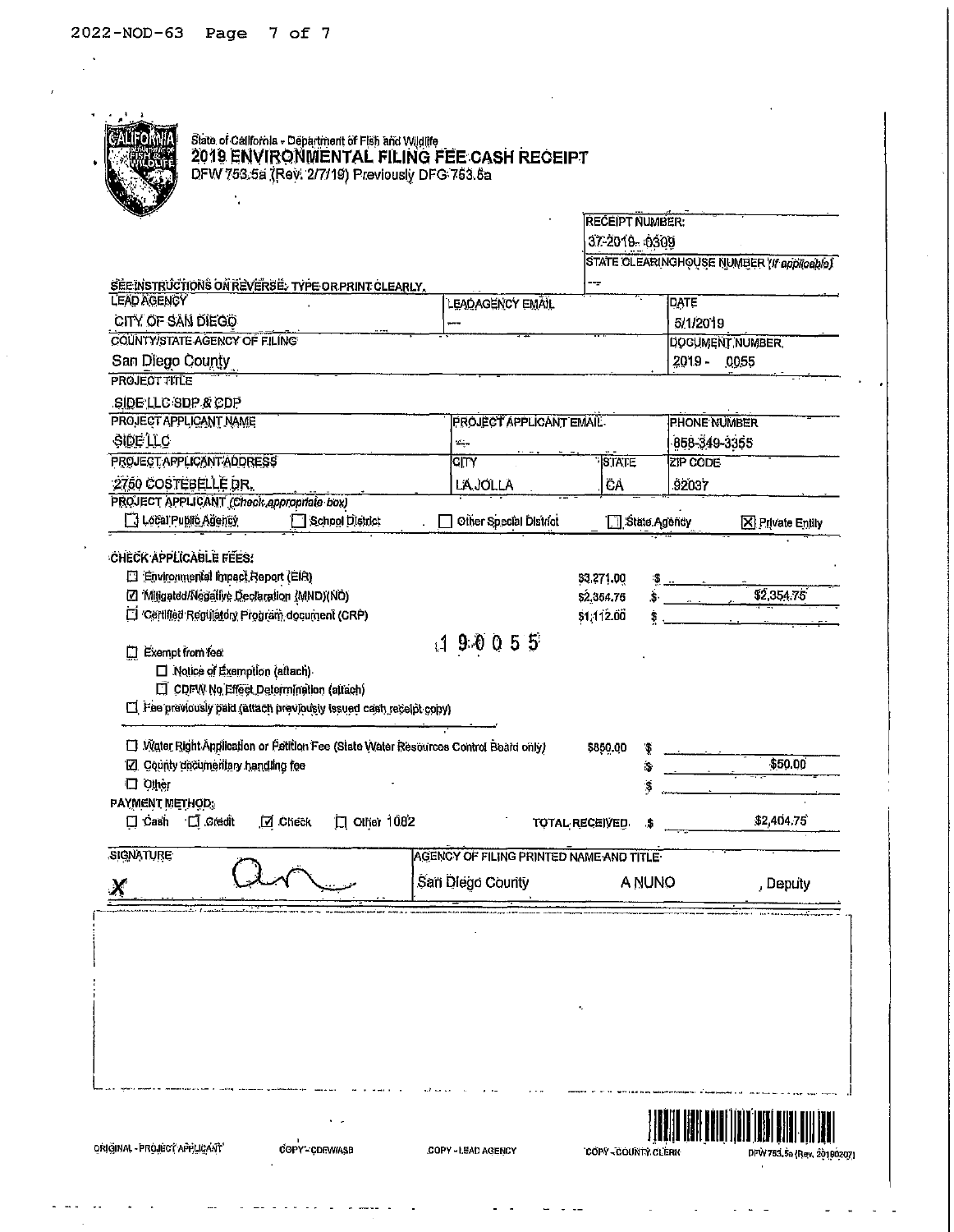| $\mathbf{R}$                                                                                                                                                                                            |                                    | San Diego County                   | <u>HELLIN ON HAN HAN HELL</u>               |          |  |  |
|---------------------------------------------------------------------------------------------------------------------------------------------------------------------------------------------------------|------------------------------------|------------------------------------|---------------------------------------------|----------|--|--|
|                                                                                                                                                                                                         | Transaction #:<br>Receipt #:       | 6507869<br>2022258530              |                                             |          |  |  |
| Ernest J. Dronenburg, Jr.<br>Assessor/Recorder/County Clerk<br>1600 Pacific Highway Suite 260<br>P.O. Box 121750, San Diego, CA 92112-1750<br>Tel. (619) 237-0502  Fax (619) 557-4155<br>www.sdarcc.com | Cashier Date:<br>Cashier Location: | 06/02/2022<br><b>SD</b>            | 06/02/2022 2:54 pm<br>Print Date:           |          |  |  |
|                                                                                                                                                                                                         |                                    |                                    | <b>Payment Summary</b>                      |          |  |  |
|                                                                                                                                                                                                         |                                    |                                    | <b>Total Fees:</b>                          | \$50.00  |  |  |
|                                                                                                                                                                                                         |                                    |                                    | <b>Total Payments</b>                       | \$50.00  |  |  |
|                                                                                                                                                                                                         |                                    |                                    | Balance:                                    | \$0.00   |  |  |
|                                                                                                                                                                                                         |                                    |                                    |                                             |          |  |  |
|                                                                                                                                                                                                         |                                    |                                    |                                             |          |  |  |
|                                                                                                                                                                                                         |                                    |                                    |                                             |          |  |  |
| Payment                                                                                                                                                                                                 |                                    |                                    |                                             |          |  |  |
| CHECK PAYMENT #1143                                                                                                                                                                                     |                                    |                                    |                                             | \$50.00  |  |  |
| <b>Total Payments</b>                                                                                                                                                                                   |                                    |                                    |                                             | \$50.00  |  |  |
| Filing                                                                                                                                                                                                  |                                    |                                    |                                             |          |  |  |
| CEQA - NOD                                                                                                                                                                                              |                                    |                                    | FILE #: 2022-000436 Date: 06/02/2022 2:53PM | Pages: 7 |  |  |
|                                                                                                                                                                                                         |                                    | State Receipt # 37-06/02/2022-0384 |                                             |          |  |  |
| Fees.<br>Fish & Wildlife County Administrative Fee                                                                                                                                                      |                                    |                                    |                                             | \$50.00  |  |  |
| <b>Total Fees Due:</b>                                                                                                                                                                                  |                                    |                                    |                                             | \$50.00  |  |  |
|                                                                                                                                                                                                         |                                    |                                    |                                             |          |  |  |
| <b>Grand Total - All Documents:</b>                                                                                                                                                                     |                                    |                                    |                                             | \$50.00  |  |  |

 $\sim 10^{11}$  km s  $^{-1}$ 

 $\hat{\mathcal{E}}$